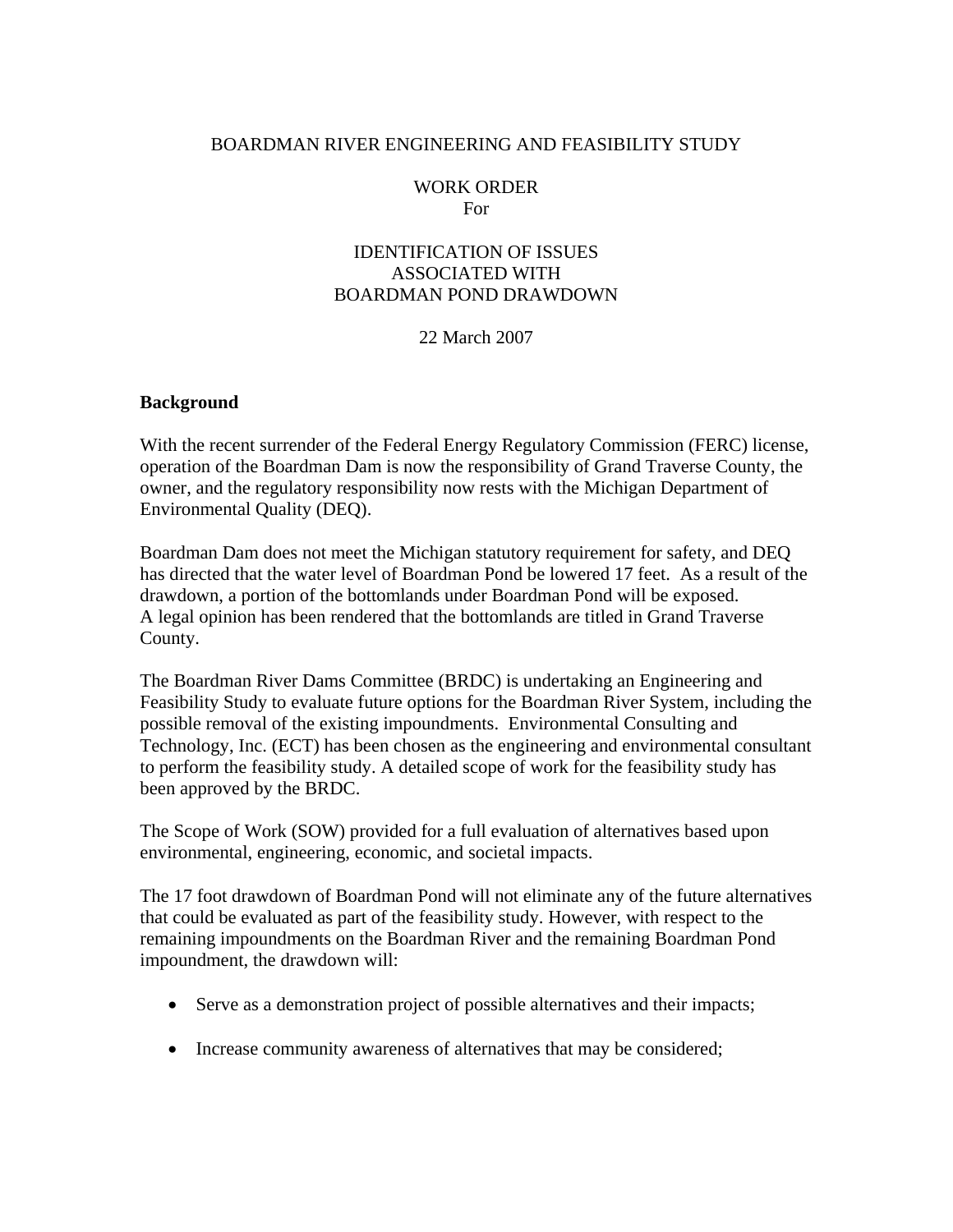- Require an effective and proactive public information and communication process; and
- Provide for public safety during and following drawdown process

# **Expected Physical Impacts of Drawdown**

A 17 foot drawdown in water surface will expose about 40 acres of bottomlands: a) approximately fifty feet of land will be exposed along 5,000 feet of relatively steep natural slopes around the perimeter of the pond, totaling about 6 acres; b) three areas of moderate slope will be exposed totaling about 14 acres; and c) the largest area to be exposed will be a flat, 20-acre area at the upstream end of the existing pond.

The Boardman River Channel will be extended downstream of the present upper limit of the Pond by about 1,000-feet as the pond retreats as a result of the water surface lowering. The river channel will be re- established in this area, principally through erosion.

# **Drawdown Issues to be considered as Part of Drawdown Management Plan**

The plan for the drawdown of Boardman Pond under these circumstances should have the following main objectives:

- Minimize damage to the ecosystem during, and as a result of the drawdown;
- Provide for the safety of the public, and for private and public property;
- Optimize revegetation of exposed wetlands to provide stability for exposed lands and establishment of viable habitats; and

# **Scope of Work to be performed by ECT**

ECT will provide professional engineering and environmental services to assist the BRDC and Grand Traverse County in the development of a plan to manage the drawdown of Boardman Pond as required by the State of Michigan. The ECT team will accomplish the following tasks:

1. Review the recently completed bathymetry; prepare a map showing where bottomlands will be exposed Develop a plan for the evaluation of slope stability considering induced groundwater movement resulting from the drawdown and any upslope structural development. Identify those areas where slope stability should be addressed in more detail.